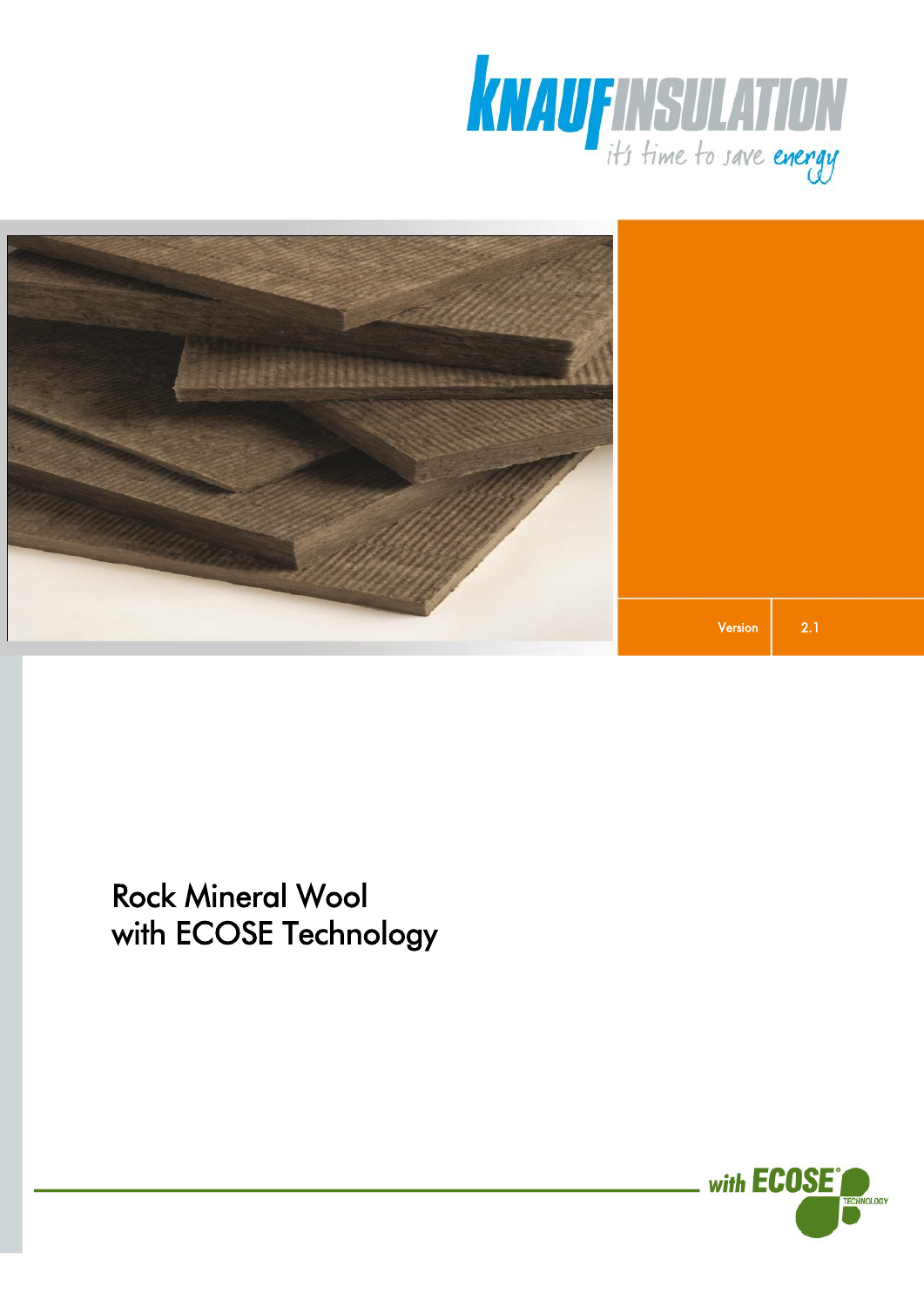# *KNAUFINSULATION*

| Product name:         | Rock Mineral Wool with ECOSE® Technology | Page:       | 1/12       |
|-----------------------|------------------------------------------|-------------|------------|
| <b>Revision Date:</b> | 2014-02-06                               | Print date: | 2014-02-06 |
| Product No.:          | KI DP 201                                | SDS-ID:     | GB-EN/2.1  |

# SECTION 1: IDENTIFICATION OF THE SUBSTANCE/MIXTURE AND OF THE COMPANY/UNDERTAKING

# 1.1. Product identifier

Knauf Insulation Rock mineral wool.

Product name: Rock Mineral Wool with ECOSE® Technology

# 1.2. Relevant identified uses of the substance or mixture and uses advised against

| Identified use(s): | Thermal and/or acoustic insulation for use in technical applications, industrial |
|--------------------|----------------------------------------------------------------------------------|
|                    | applications and in building construction.                                       |

## 1.3. Details of the supplier of the safety data sheet

| <b>Head Office</b> | Knauf Insulation                                             |
|--------------------|--------------------------------------------------------------|
|                    | Am Bahnhof                                                   |
|                    | 97346 Iphofen                                                |
|                    | Germany                                                      |
|                    | Tel:+32 (0) 1048 8460                                        |
|                    | sds@knaufinsulation.com                                      |
|                    | www.knaufinsulation.com                                      |
| Country Contact:   | UK.                                                          |
|                    | Tel:+44 (0) 1744 766 666<br>technical.uk@knaufinsulation.com |
|                    |                                                              |

### 1.4. Emergency telephone number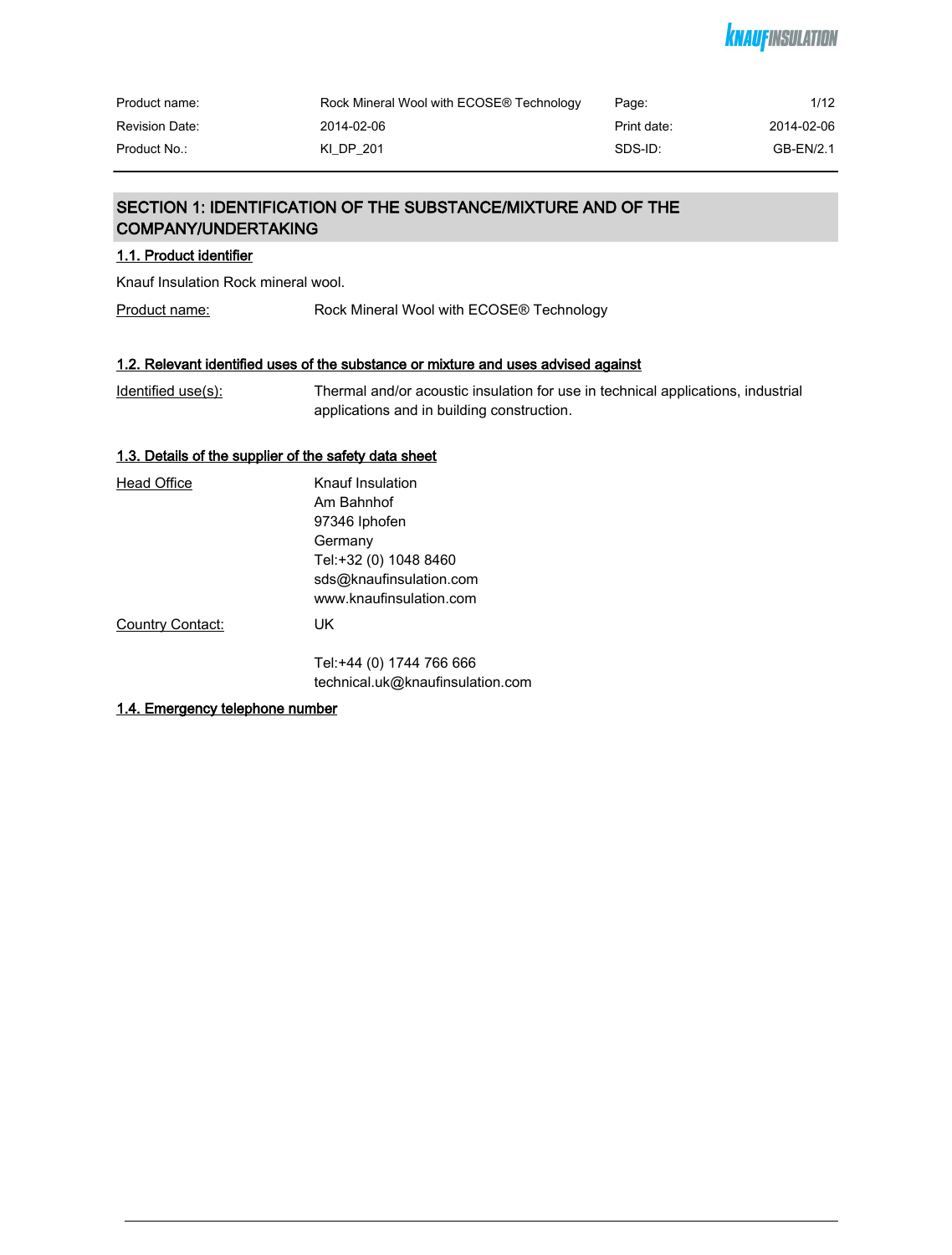| Product name:         | Rock Mineral Wool with ECOSE® Technology | Page:       | 2/12       |
|-----------------------|------------------------------------------|-------------|------------|
| <b>Revision Date:</b> | 2014-02-06                               | Print date: | 2014-02-06 |
| Product No.:          | KI DP 201                                | SDS-ID:     | GB-EN/2.1  |

# SECTION 2: HAZARDS IDENTIFICATION

### 2.1. Classification of the substance or mixture

67/548/EEC: The product is not classified.

| GHS/CLP CE N°1272/2008 | The product is not classified. |
|------------------------|--------------------------------|
|                        |                                |

# 2.2. Label elements

There are no Risk Phrases associated with this product.

<u>The following sentences and</u> The following sentences and pictograms are printed on packaging:

pictograms are printed on

packaging:







Ventilate working area if possible.



Rinse in cold water before washing.



Waste should be disposed of according to local regulations.



Clean using vacuum equipment.



Wear goggles when working overhead.

### 2.3. Other hazards

The mechanical effect of fibres in contact with skin may cause temporary itching.

Specific hazards: Not applicable.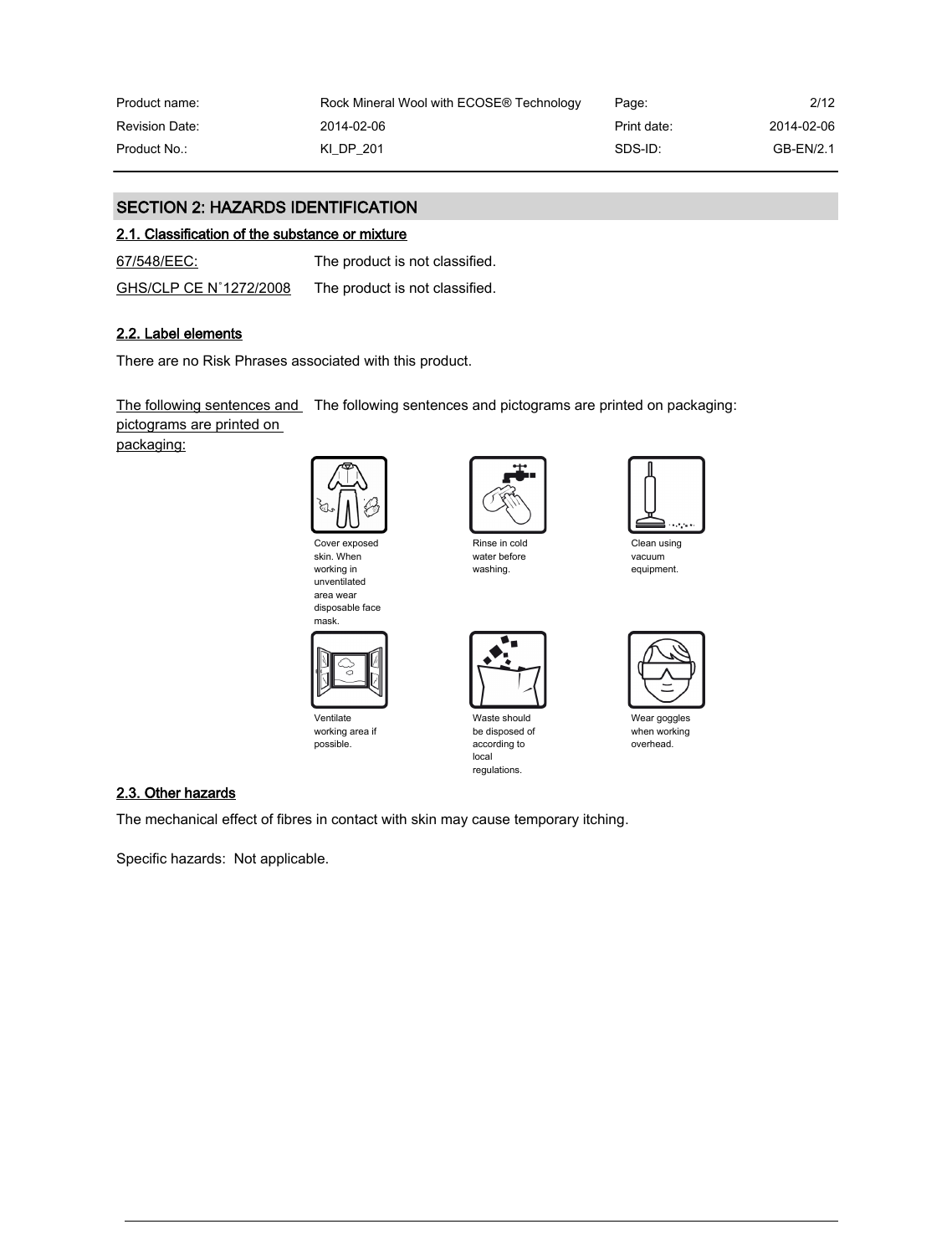| Product name:  | Rock Mineral Wool with ECOSE® Technology | Page:       | 3/12       |
|----------------|------------------------------------------|-------------|------------|
| Revision Date: | 2014-02-06                               | Print date: | 2014-02-06 |
| Product No.:-  | KI DP 201                                | SDS-ID:     | GB-EN/2.1  |

# SECTION 3: COMPOSITION/INFORMATION ON INGREDIENTS

# 3.2. Mixtures

| 67/548/EEC: |  |
|-------------|--|
|-------------|--|

| $\frac{9}{6}$ : | CAS-No.:                 | EC No.:   | REACH Req.<br>No:        | Chemical name:                                                            | Hazard classification:   | Notes:           |
|-----------------|--------------------------|-----------|--------------------------|---------------------------------------------------------------------------|--------------------------|------------------|
| $90 - 100 -$    |                          | 926-099-9 | 01-2119472313-           | Rock Mineral Wool                                                         | $\overline{\phantom{a}}$ | (1), (2),<br>(3) |
| $0 - 10$        | $\overline{\phantom{a}}$ |           | $\overline{\phantom{0}}$ | Thermo set, inert polymer<br>bonding agent derived from<br>plant starches | $\overline{\phantom{a}}$ |                  |

### GHS/CLP CE N°1272/2008

| $\frac{9}{6}$ : | CAS-No.:                 | $EC$ No.: | REACH Reg.<br>No: | Chemical name:                                                                                                                                                                                                                                                                                                                                                                                                                                                           | Hazard classification: | Notes:           |
|-----------------|--------------------------|-----------|-------------------|--------------------------------------------------------------------------------------------------------------------------------------------------------------------------------------------------------------------------------------------------------------------------------------------------------------------------------------------------------------------------------------------------------------------------------------------------------------------------|------------------------|------------------|
| $90 - 100 -$    |                          | 926-099-9 | 01-2119472313-    | Rock Mineral Wool                                                                                                                                                                                                                                                                                                                                                                                                                                                        |                        | (1), (2),<br>(3) |
| $0 - 10$        | $\overline{\phantom{a}}$ |           |                   | Thermo set, inert polymer<br>bonding agent derived from<br>plant starches                                                                                                                                                                                                                                                                                                                                                                                                |                        |                  |
| Notes:          |                          |           | 1272/2008.        | (1) Mineral wool man (machine) made vitreous fibre (mmvf), alkali and alkaline<br>earth (CaO + MgO + NaO + K2O) > 18 % in weight meeting the requirements of<br>Note Q of directive 97/69/EEC and Classification, Labelling and Packaging (CLP),<br>(2) CAS-No.: Chemical Abstract Service<br>(3) Rock mineral wool insulation fibres are not classified carcinogenic according<br>to regulation $n^{\circ}$ 1272/2008 (page 335 of the JOCE L353 of December 31, 2008). |                        |                  |

Possible facing materials: glass veil, or polyester mat or aluminium or Kraft paper, wired mats.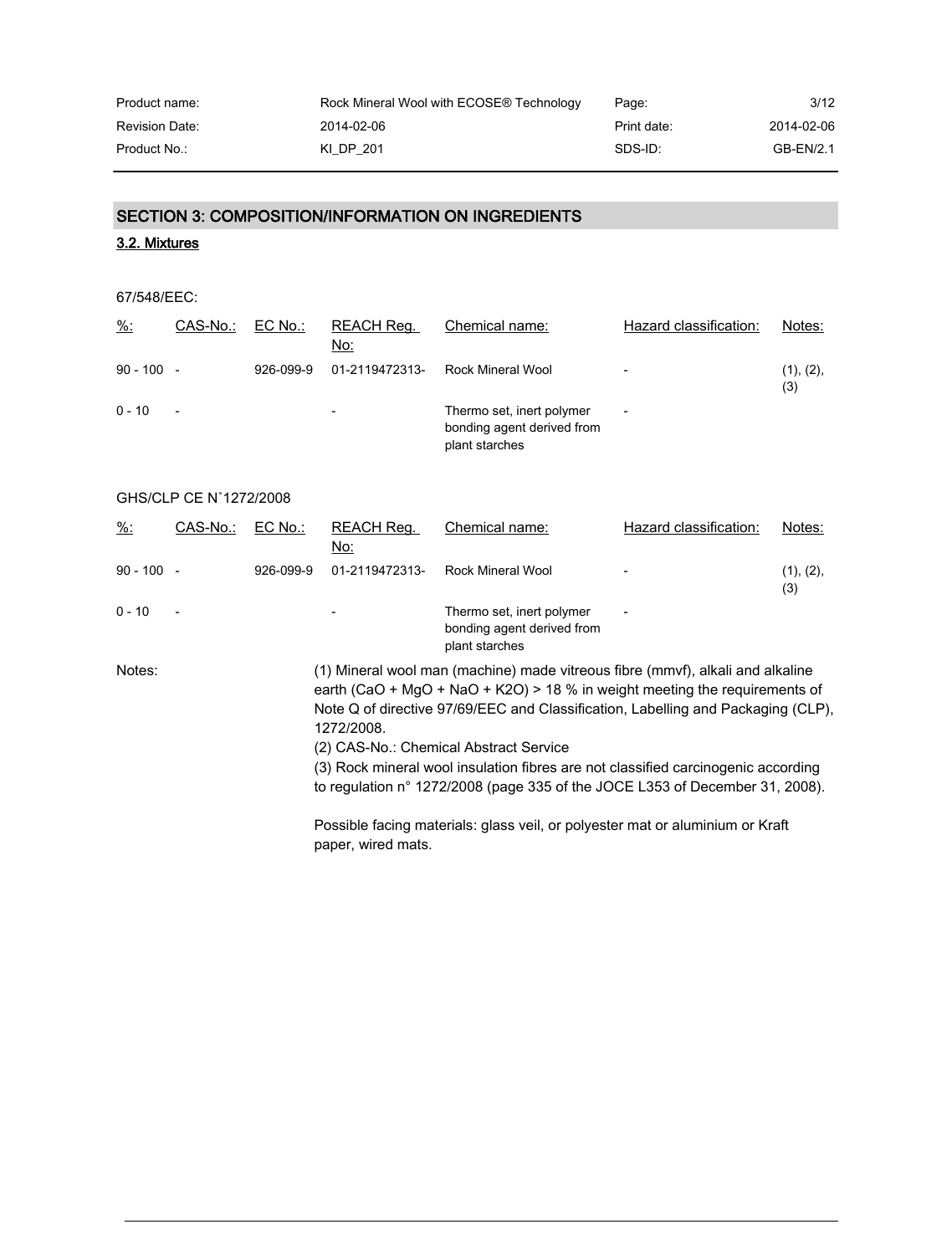| Product name:         | Rock Mineral Wool with ECOSE® Technology | Page:       | 4/12       |
|-----------------------|------------------------------------------|-------------|------------|
| <b>Revision Date:</b> | 2014-02-06                               | Print date: | 2014-02-06 |
| Product No.:          | KI DP 201                                | SDS-ID:     | GB-EN/2.1  |

# SECTION 4: FIRST AID MEASURES

### 4.1. Description of first aid measures

| Inhalation:   | Remove from exposure. Rinse the throat and blow nose to clear dust.                                             |
|---------------|-----------------------------------------------------------------------------------------------------------------|
| Skin contact: | If mechanical irritation occurs, remove contaminated clothing and wash skin<br>gently with cold water and soap. |
| Eye contact:  | Rinse abundantly with water for at least 15 minutes.                                                            |
| Ingestion:    | Drink plenty of water if accidentally ingested.                                                                 |

### 4.2. Most important symptoms and effects, both acute and delayed

The mechanical effect of fibres in contact with skin may cause temporary itching.

### 4.3. Indication of any immediate medical attention and special treatment needed

If any adverse reaction or discomfort continues from any of the above exposures, seek professional medical advice.

# SECTION 5: FIREFIGHTING MEASURES

# 5.1. Extinguishing media

Extinguishing media: Water, foam, carbon dioxide (CO2), and dry powder.

### 5.2. Special hazards arising from the substance or mixture

Products do not pose a fire hazard in use; however, some packaging materials or facings may be combustible. Products of combustion from product and packaging - carbon dioxide, carbon monoxide and some trace gases such as ammonia, nitrogen oxides and volatile organic substances.

### 5.3. Advice for firefighters

In large fires in poorly ventilated areas or involving packaging materials respiratory protection / breathing apparatus may be required.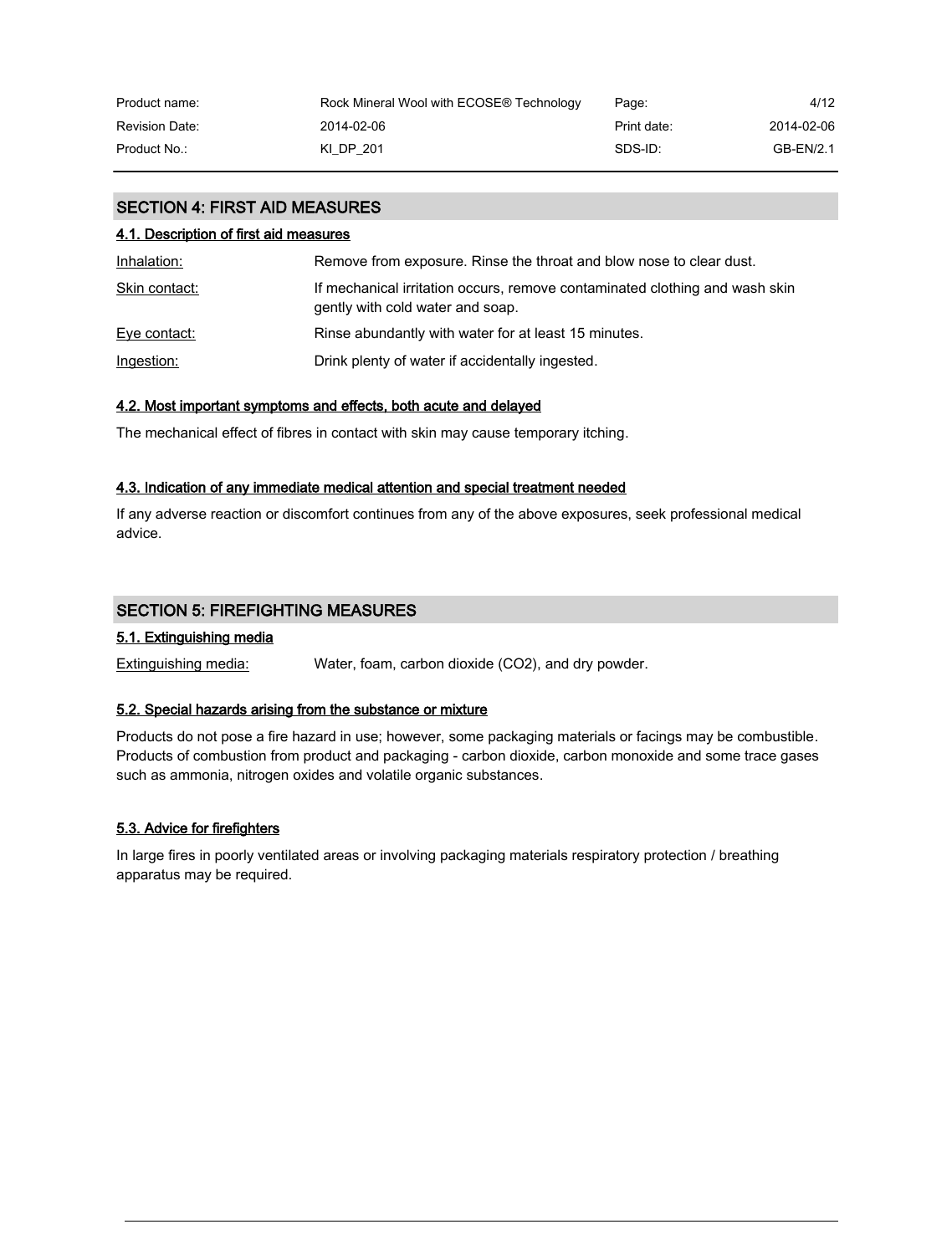| Product name:         | Rock Mineral Wool with ECOSE® Technology | Page:       | 5/12       |
|-----------------------|------------------------------------------|-------------|------------|
| <b>Revision Date:</b> | 2014-02-06                               | Print date: | 2014-02-06 |
| Product No.:          | KI DP 201                                | SDS-ID:     | GB-EN/2.1  |

### SECTION 6: ACCIDENTAL RELEASE MEASURES

### 6.1. Personal precautions, protective equipment and emergency procedures

Personal precautions: In case of presence of high concentrations of dust, use the same personal protective equipment as mentioned in section 8.

### 6.2. Environmental precautions

**Environmental** precautions: Not relevant.

### 6.3. Methods and material for containment and cleaning up

Methods for cleaning up: Vacuum cleaner or dampen down with water spray prior to brushing up.

### 6.4. Reference to other sections

For personal protection, see section 8. For waste disposal, see section 13.

# SECTION 7: HANDLING AND STORAGE

### 7.1. Precautions for safe handling

| Safe handling advice:  | Avoid unnecessary handling of unwrapped product.                              |
|------------------------|-------------------------------------------------------------------------------|
| Technical measures:    | No specific measures. Cut using a knife, do not use a saw or use power tools. |
| Technical precautions: | Provide adequate ventilation.                                                 |

#### 7.2. Conditions for safe storage, including any incompatibilities

| Storage conditions:      |                                                                                                                                                                                                                                                                                                                       |
|--------------------------|-----------------------------------------------------------------------------------------------------------------------------------------------------------------------------------------------------------------------------------------------------------------------------------------------------------------------|
|                          | To ensure optimum product performance; when packaging is removed or<br>opened; products should be stored inside or covered to protect them from ingress<br>of rain water or snow.<br>Storage arrangements should ensure stability of stacked products and use on a<br>first in first out basis (FIFO) is recommended. |
|                          | No incompatible groups noted.                                                                                                                                                                                                                                                                                         |
|                          | Delivered packed in polyethylene film and or on wooden pallets.                                                                                                                                                                                                                                                       |
| 7.3. Specific end use(s) |                                                                                                                                                                                                                                                                                                                       |
| Specific use(s):         | Not relevant.                                                                                                                                                                                                                                                                                                         |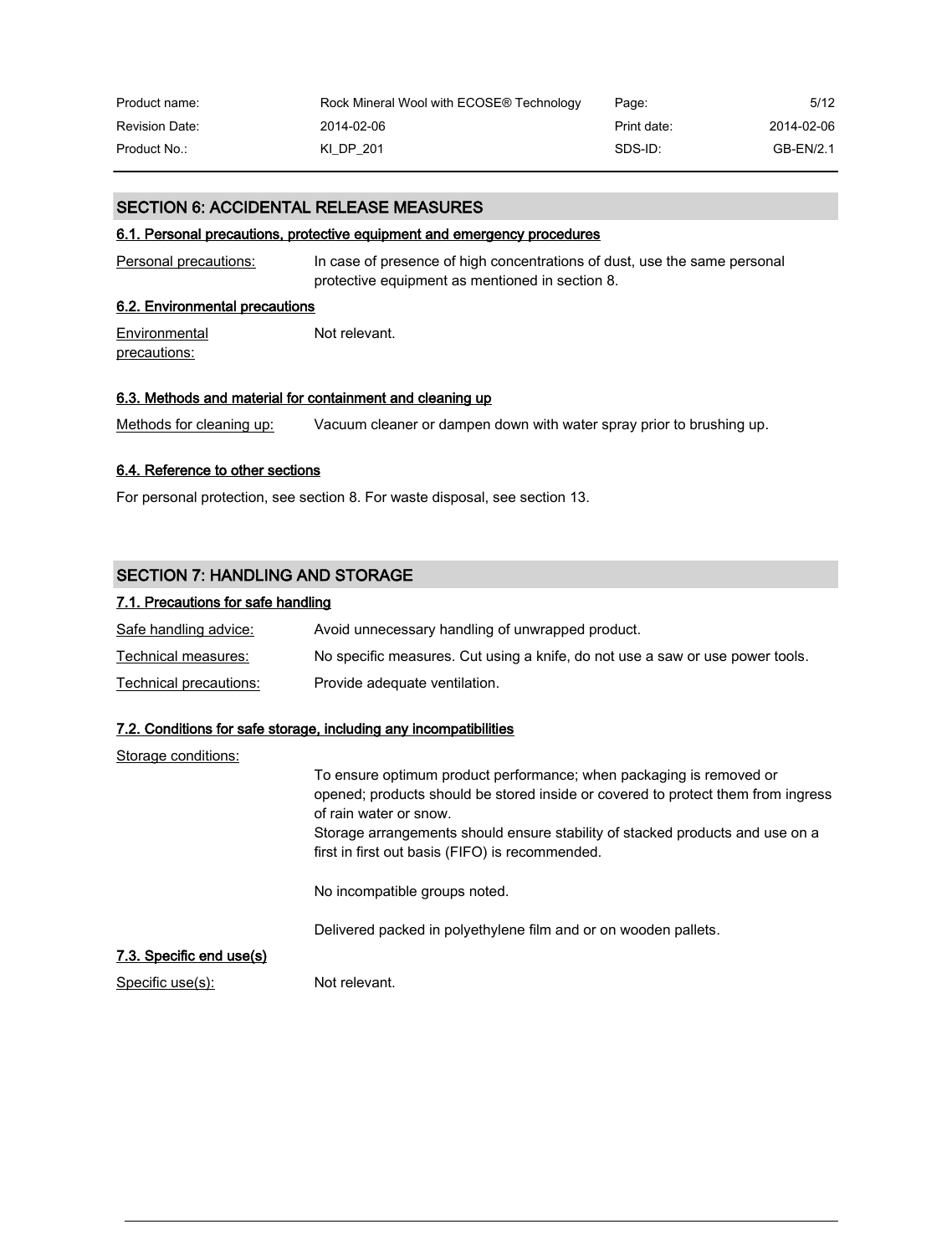| Product name:         | Rock Mineral Wool with ECOSE® Technology | Page:       | 6/12       |
|-----------------------|------------------------------------------|-------------|------------|
| <b>Revision Date:</b> | 2014-02-06                               | Print date: | 2014-02-06 |
| Product No.:          | KI DP 201                                | SDS-ID:     | GB-EN/2.1  |

# SECTION 8: EXPOSURE CONTROLS/PERSONAL PROTECTION

Exposure limits: None at European level, refer to member state guidelines and legislation:

# 8.1. Control parameters

UK:

Occupational exposure limits:

| CAS-No.:               | Chemical name:                                                                                        | As:                   | Exposure limits:                                                                                                                                                                      |                    | Type: | Notes: | References: |
|------------------------|-------------------------------------------------------------------------------------------------------|-----------------------|---------------------------------------------------------------------------------------------------------------------------------------------------------------------------------------|--------------------|-------|--------|-------------|
|                        | Machine-made mineral<br>fibre (except for refractory<br>ceramic fibres and special<br>purpose fibres) |                       | 2 fibres/ml                                                                                                                                                                           | $5 \,$ mg/m $3 \,$ | TWA   |        | EH40        |
| 8.2. Exposure controls |                                                                                                       |                       |                                                                                                                                                                                       |                    |       |        |             |
| Engineering measures:  |                                                                                                       | No specific measures. |                                                                                                                                                                                       |                    |       |        |             |
| Respiratory equipment: |                                                                                                       |                       | Wearing a face mask type in accordance with EN 149 FFP1 is recommended<br>when using products in confined atmosphere or during operations which can<br>generate emission of any dust. |                    |       |        |             |
| Hand protection:       |                                                                                                       |                       | Use gloves to avoid itching in conformity with EN 388.                                                                                                                                |                    |       |        |             |
| Eye protection:        |                                                                                                       | EN 166 is advised.    | Use goggles especially if working above shoulders. Eye protection according to                                                                                                        |                    |       |        |             |
| Skin protection:       |                                                                                                       | Cover exposed skin.   |                                                                                                                                                                                       |                    |       |        |             |
| Hygiene measures:      |                                                                                                       |                       | After contact, wash hands with cold water and soap.                                                                                                                                   |                    |       |        |             |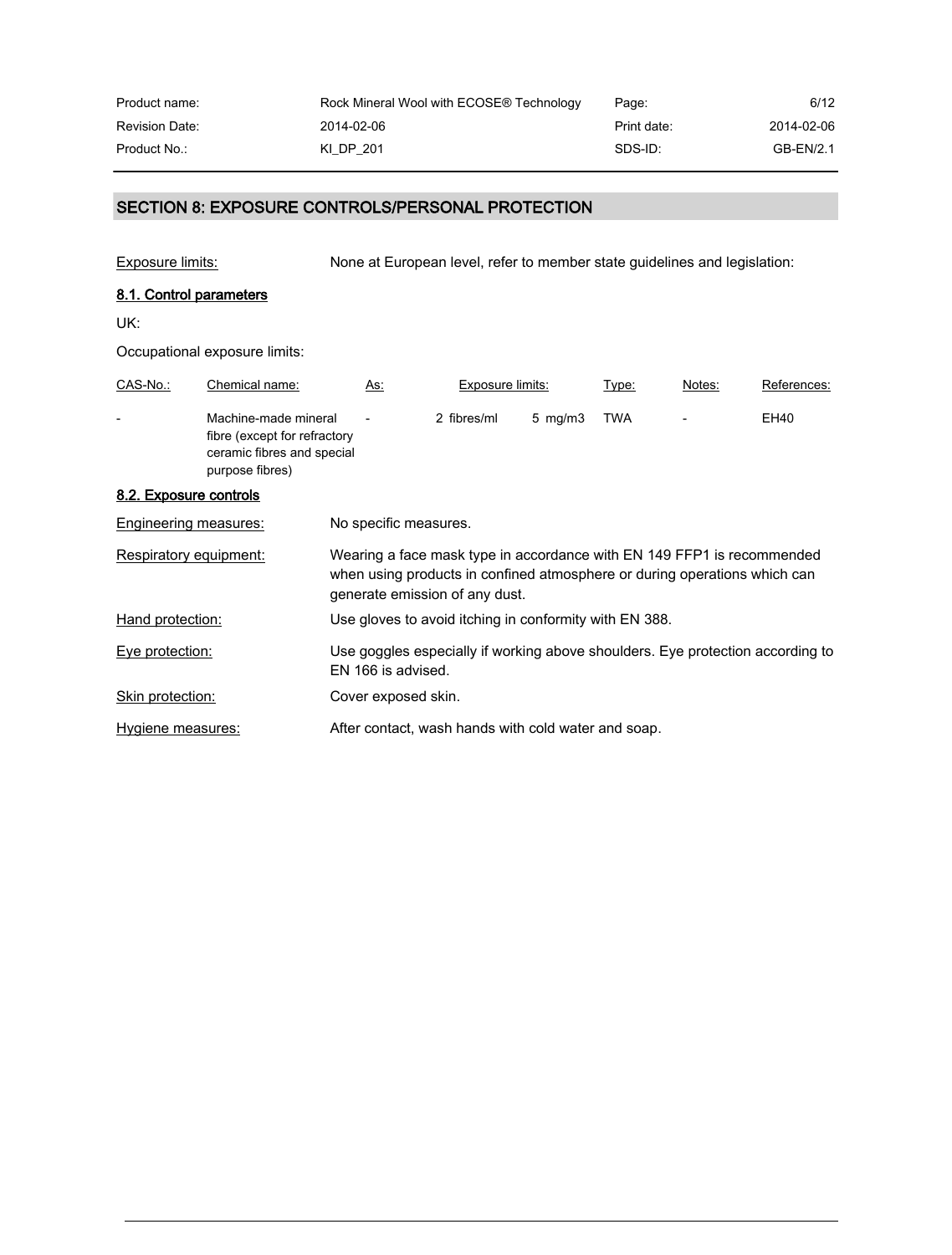| Product name:         | Rock Mineral Wool with ECOSE® Technology | Page:       | 7/12       |
|-----------------------|------------------------------------------|-------------|------------|
| <b>Revision Date:</b> | 2014-02-06                               | Print date: | 2014-02-06 |
| Product No.:          | KI DP 201                                | SDS-ID:     | GB-EN/2.1  |

# SECTION 9: PHYSICAL AND CHEMICAL PROPERTIES

# 9.1. Information on basic physical and chemical properties

| Appearance:                | Solid.                                             |
|----------------------------|----------------------------------------------------|
| Form:                      | Roll or panel.                                     |
| Colour                     | Ochre.                                             |
| Odour:                     | Not relevant.                                      |
| <u>pH:</u>                 | Not relevant.                                      |
| Boiling point:             | Not relevant.                                      |
| Flash point:               | Not relevant.                                      |
| Flammability (solid, gas): | Not relevant.                                      |
| Explosion limits:          | Not relevant.                                      |
| Relative density:          | 30 - 250 kg/m3                                     |
| Solubility:                | Generally chemically inert and insoluble in water. |

# 9.2. Other information

Fibre melting point: < 1000 °C according to DIN 4102-17.

Nominal diameter of fibres. 3 - 7 µm

Length weight geometric mean diameter less 2 standard errors:  $\approx 6$  µm

Orientation of fibres: Random.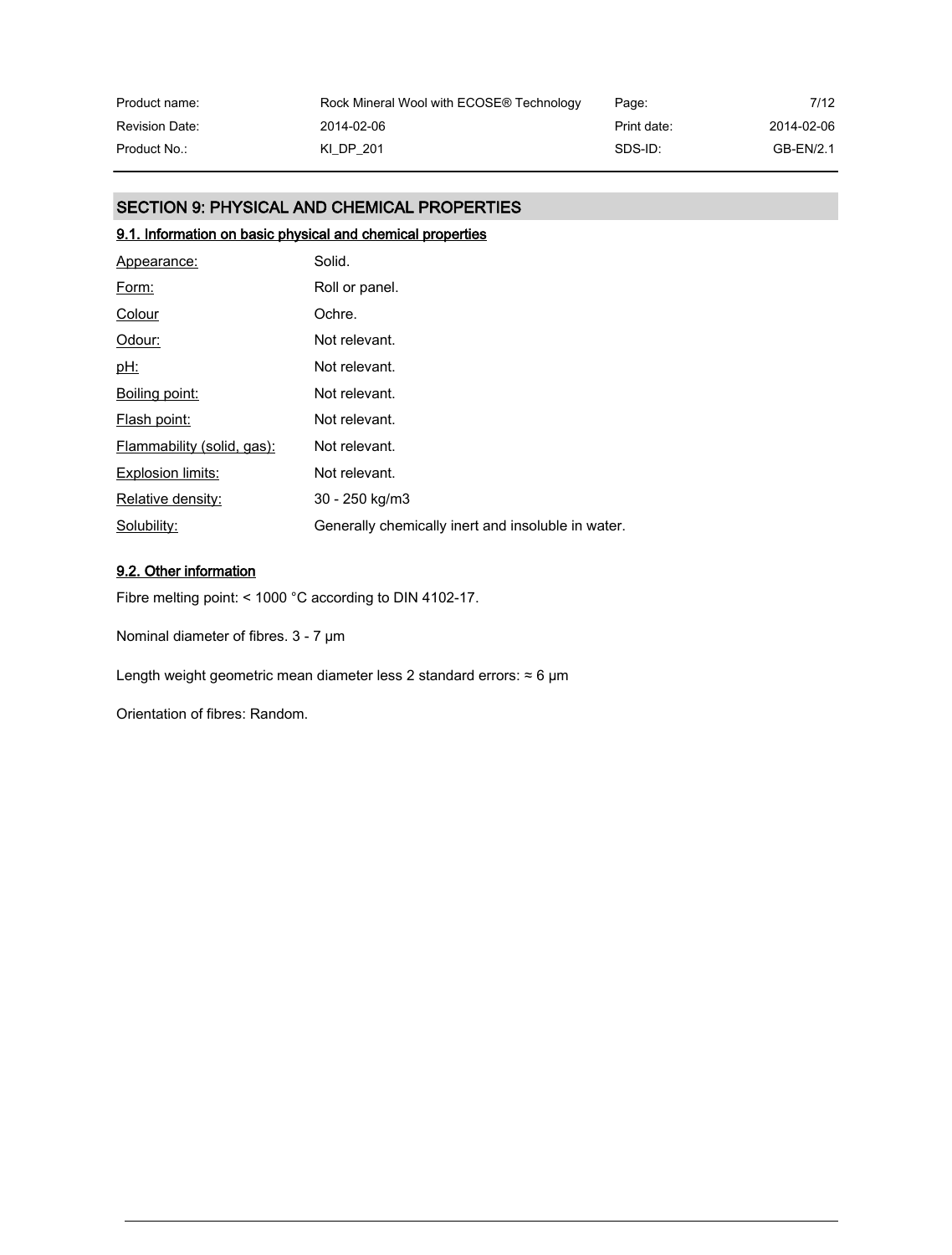| Product name:  | Rock Mineral Wool with ECOSE® Technology | Page:       | 8/12       |
|----------------|------------------------------------------|-------------|------------|
| Revision Date: | 2014-02-06                               | Print date: | 2014-02-06 |
| Product No.: . | KI DP 201                                | SDS-ID:     | GB-EN/2.1  |

| <b>SECTION 10: STABILITY AND REACTIVITY</b>          |                                                                                                                                                                                                                                                        |  |  |
|------------------------------------------------------|--------------------------------------------------------------------------------------------------------------------------------------------------------------------------------------------------------------------------------------------------------|--|--|
| 10.1. Reactivity                                     |                                                                                                                                                                                                                                                        |  |  |
| Reactivity:                                          | None.                                                                                                                                                                                                                                                  |  |  |
| <u>10.2. Chemical stability</u>                      |                                                                                                                                                                                                                                                        |  |  |
| Stability:                                           | Binder will decompose above 200°C.                                                                                                                                                                                                                     |  |  |
| 10.3. Possibility of hazardous reactions             |                                                                                                                                                                                                                                                        |  |  |
| <b>Hazardous Reactions:</b>                          | None in normal conditions of use.                                                                                                                                                                                                                      |  |  |
| 10.4. Conditions to avoid                            |                                                                                                                                                                                                                                                        |  |  |
| Conditions/materials to avoid: Heating above 200 °C. |                                                                                                                                                                                                                                                        |  |  |
| 10.5. Incompatible materials                         |                                                                                                                                                                                                                                                        |  |  |
| Incompatible materials:                              | None.                                                                                                                                                                                                                                                  |  |  |
| 10.6. Hazardous decomposition products               |                                                                                                                                                                                                                                                        |  |  |
| Hazardous decomposition<br>products:                 | None in normal conditions of use. Decomposition of binder above 200°C may<br>produce carbon dioxide and some trace gases. The duration of release is<br>dependant upon the thickness of the insulation, binder content and the<br>temperature applied. |  |  |

# SECTION 11: TOXICOLOGICAL INFORMATION

# 11.1. Information on toxicological effects

The mechanical effect of fibres in contact with skin may cause temporary itching.

Classification not applicable for this product; in accordance with the directive 97/69/EC and European Regulation 1272/2008, nota Q. Weighted clearance half life of fibres, with length greater than 20µm after intra-tracheal instillation, is less than 40 days (result obtained from a test conform to the European protocol).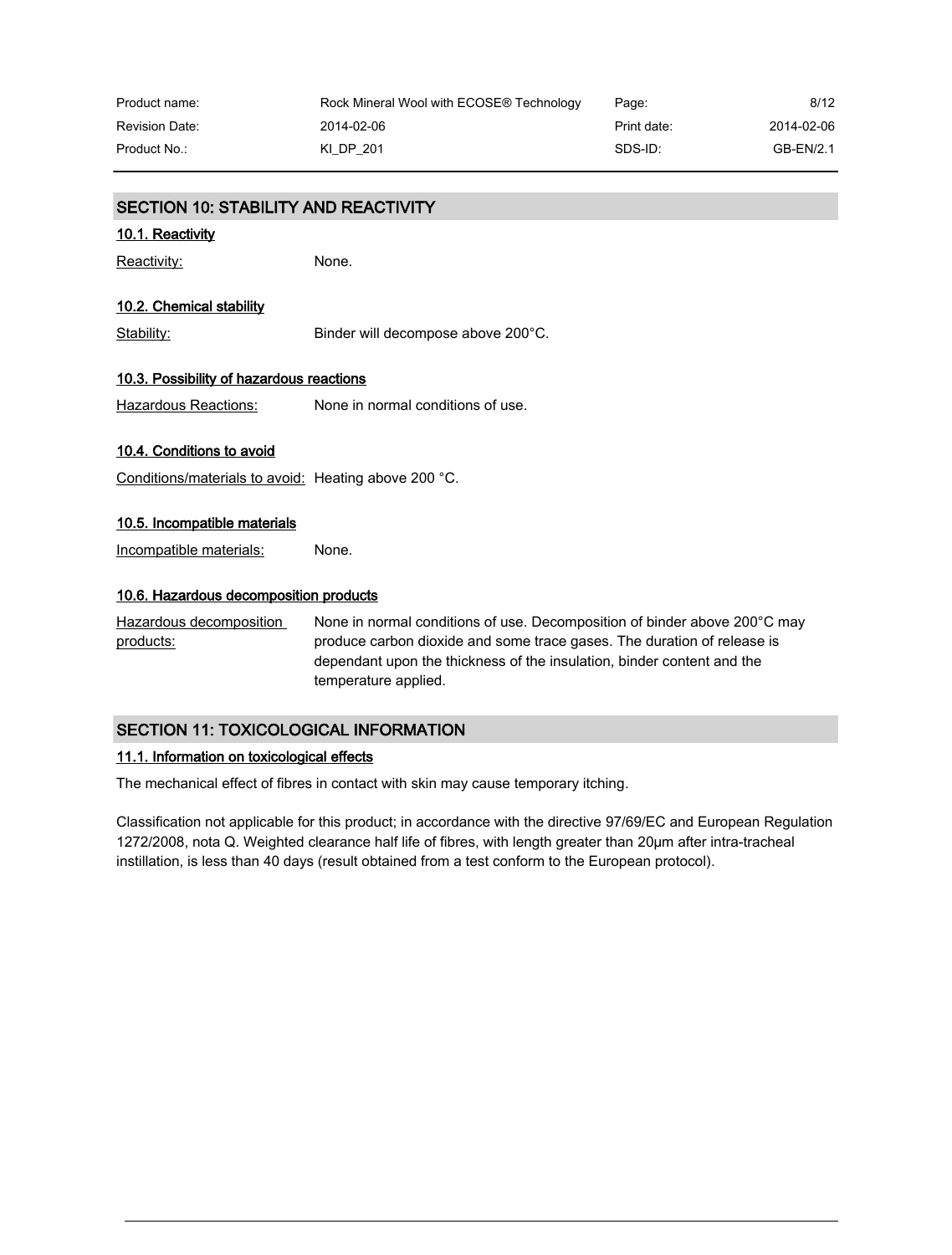| Product name:         | Rock Mineral Wool with ECOSE® Technology | Page:       | 9/12       |
|-----------------------|------------------------------------------|-------------|------------|
| <b>Revision Date:</b> | 2014-02-06                               | Print date: | 2014-02-06 |
| Product No.:          | KI DP 201                                | SDS-ID:     | GB-EN/2.1  |

| <b>SECTION 12: ECOLOGICAL INFORMATION</b>  |                                                                                                       |  |  |  |
|--------------------------------------------|-------------------------------------------------------------------------------------------------------|--|--|--|
| 12.1. Toxicity                             |                                                                                                       |  |  |  |
| Ecotoxicity:                               | This product is not ecotoxic to air, water or soil, by composition.                                   |  |  |  |
| 12.2. Persistence and degradability        |                                                                                                       |  |  |  |
| Degradability:                             | Inert inorganic product with Thermoset, polymer bonding agent derived from<br>plant starches; 0 - 10% |  |  |  |
| 12.3. Bioaccumulative potential            |                                                                                                       |  |  |  |
| Bioaccumulative potential:                 | Will not bio-accumulate.                                                                              |  |  |  |
| 12.4. Mobility in soil                     |                                                                                                       |  |  |  |
| Mobility:                                  | Not considered mobile. Less than 1% leachable organic carbon if landfilled.                           |  |  |  |
| 12.5. Results of PBT and vPvB assessment   |                                                                                                       |  |  |  |
| PBT/vPvB:                                  | Not relevant.                                                                                         |  |  |  |
| 12.6. Other adverse effects                |                                                                                                       |  |  |  |
| Other adverse effects:                     | None known.                                                                                           |  |  |  |
| <b>SECTION 13: DISPOSAL CONSIDERATIONS</b> |                                                                                                       |  |  |  |

# 13.1. Waste treatment methods

| Waste from residues:    | Dispose of in accordance with regulations and procedures in force in country of<br>use or disposal. |
|-------------------------|-----------------------------------------------------------------------------------------------------|
| Contaminated packaging: | Dispose of in accordance with regulations and procedures in force in country of<br>use or disposal. |
| EWC-code:               | 17 06 04, Non-hazardous substance.                                                                  |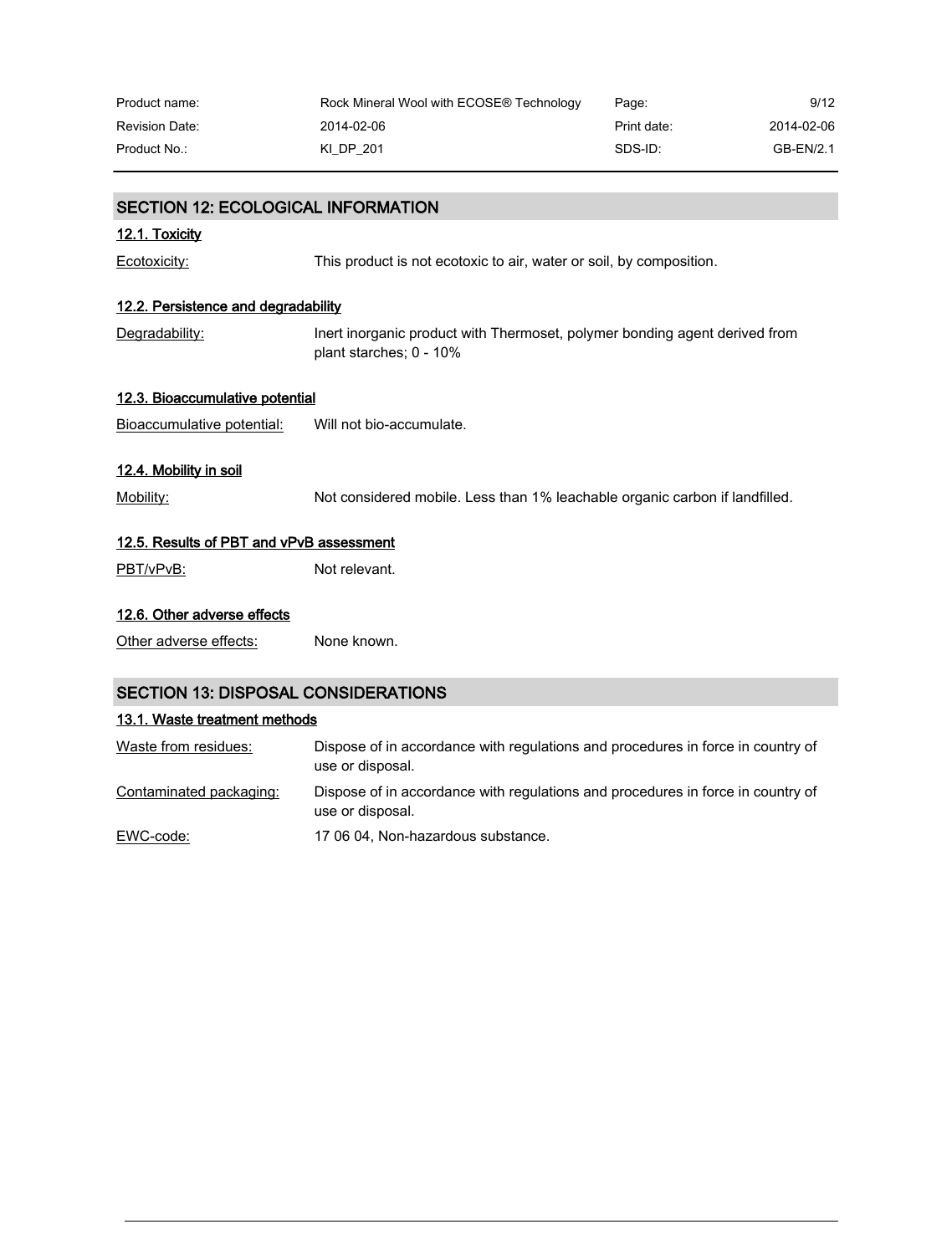| Product name:         | Rock Mineral Wool with ECOSE® Technology | Page:       | 10/12      |
|-----------------------|------------------------------------------|-------------|------------|
| <b>Revision Date:</b> | 2014-02-06                               | Print date: | 2014-02-06 |
| Product No.:          | KI DP 201                                | SDS-ID:     | GB-EN/2.1  |

# SECTION 14: TRANSPORT INFORMATION

The product is not covered by international regulation on the transport of dangerous goods (IMDG, IATA, ADR/RID).

### 14.1. UN number

UN-No:

### 14.2. UN proper shipping name

Proper Shipping Name:

# 14.3. Transport hazard class(es)

Class:

## 14.4. Packing group

Packing group:

### 14.5. Environmental hazards

Marine pollutant:

Environmentally Hazardous substance:

### 14.6. Special precautions for user

Special precautions: None known.

### 14.7. Transport in bulk according to Annex II of MARPOL 73/78 and the IBC Code

Transport in bulk: Not relevant.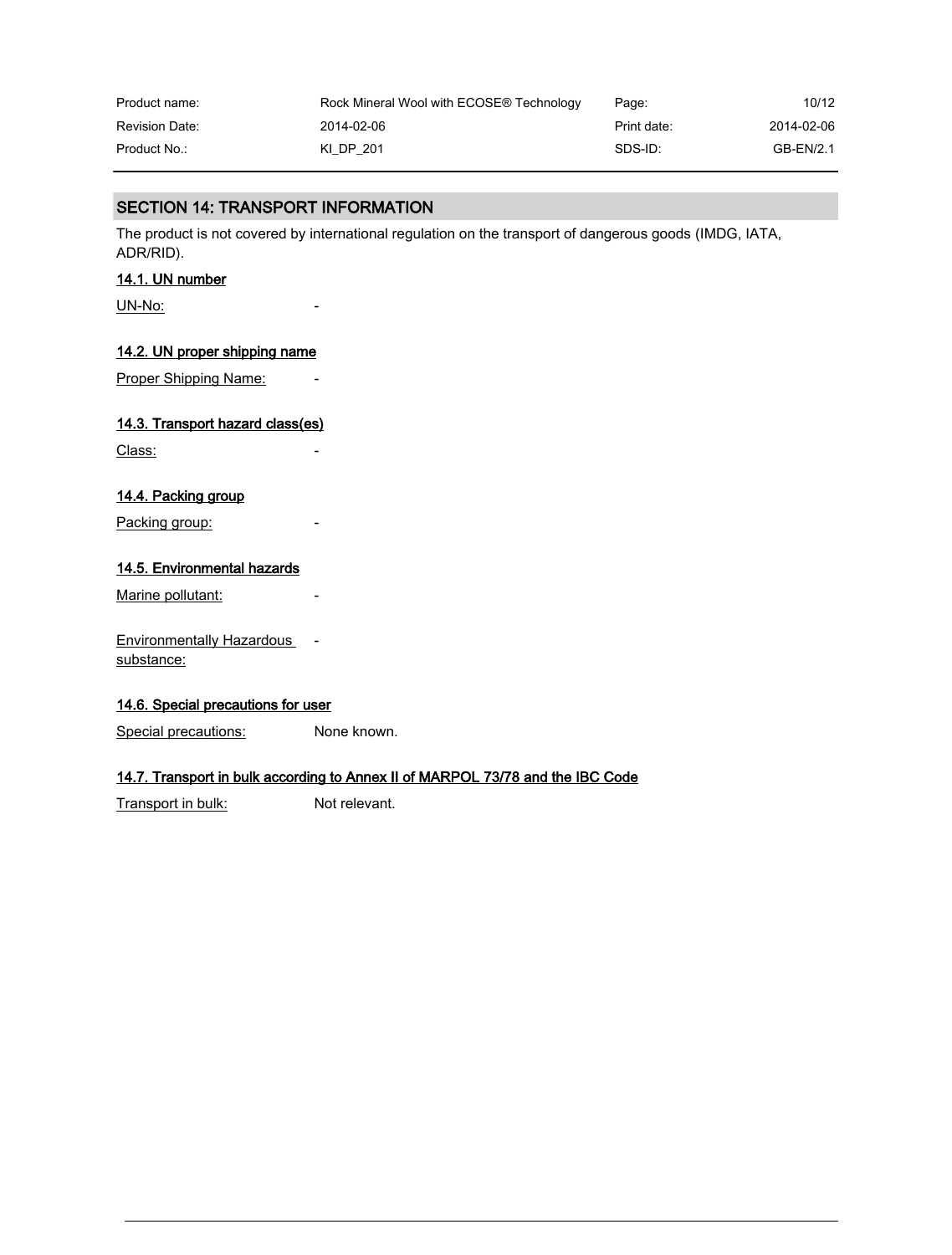| Product name:         | Rock Mineral Wool with ECOSE® Technology | Page:       | 11/12      |
|-----------------------|------------------------------------------|-------------|------------|
| <b>Revision Date:</b> | 2014-02-06                               | Print date: | 2014-02-06 |
| Product No.:          | KI DP 201                                | SDS-ID:     | GB-EN/2.1  |

# SECTION 15: REGULATORY INFORMATION

### 15.1. Safety, health and environmental regulations/legislation specific for the substance or mixture

The European Regulation on Chemicals No 1907/2006, Registration, Evaluation, Authorisation of Chemicals (REACH) enacted on June 1st 2007 requires the provision of Safety Data Sheet (SDS) for hazardous substances and mixtures / preparations.

Knauf Insulation mineral wool products (panels, batts or rolls), are defined as articles under REACH and therefore a Safety Data Sheet for these products is not a legal requirement.

In accordance with industry practice and voluntary commitments, Knauf Insulation has decided to continue to provide its customers with the appropriate information for the purpose of assuring safe handling and use of mineral wool throughout the product life.

This material Safety Data Sheet / Product Data Sheet is in accordance with the EU directives 67/548/EEC, 1999/45/EEC, 1907/2006, 1272/2008 and 453/2010.

### 15.2. Chemical Safety Assessment

CSA status: Not relevant.